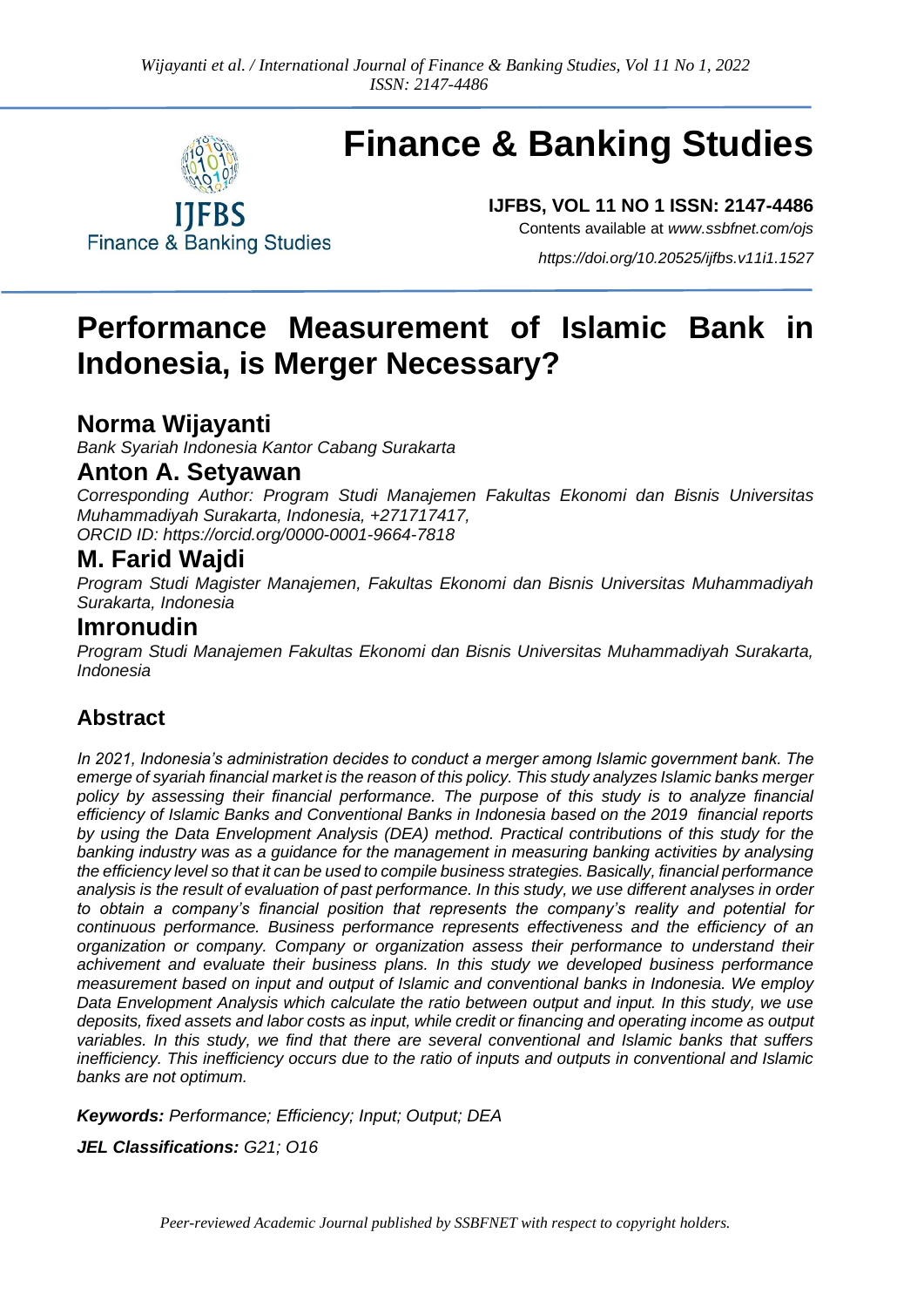# **Introduction**

Bank plays a strategic role in the economy of a country. Those institutions act as intermediaries that helps developing the economy by connecting surplus in the financial sector and deficit in the real sector. Act no. 7 of 1992 concerning banking as ammended by Act no. 10 of 1998 as stated in Article 1 paragraph (2) defines bank as a corporate entity with a certain function to mobilize funds from the public in the form of deposits and distribute them to the public in the form of credit and or other forms in order to improve welfare for the society. There are two types of banks in Indonesia (Rindawati, 2007), first, a bank that conducts its bussiness conventionally, and second is a bank that conducts its bussiness according to the principles of Islamic law. The difference between these banks based on their bussiness concept, for example in terms of interest payment and/or profit sharing.

In 2021, several state-owned (national) Islamic banks join a merger. BNI Syariah, BRI Syariah and Bank Mandiri Syariah join through a merger to become Bank Syariah Indonesia (BSI) efforts made by national banks cannot be separated from the needs of the environment of bank business. National banks are not only required to be able to compete with local banks but also with foreign banks. This is as a result of economic globalization. Therefore, to anticipate intense competition on market openness, Islamic and Conventional Banks, which are already national banks, are necessary to increase the efficiency. Merger is one among a lot of strategies to increase efficiency in state owned (national) Islamic banks.

The approach used in this study is DEA, which is considered to have several advantages, one of which is that DEA does not require a certain functional relationship between inputs and outputs or the assumption of an error distribution, and is able to handle multiple outputs simultaneously.

This study aims to measure the efficiency of Islamic and Conventional Banks in Indonesia. We employ Data Envelopment Analysis methods to measure their financial efficiency. Banking industry could gain benefit by efficiency assessment. The result of the asssessment could be guidance in formulating business strategies.

# **Theoretical Framework**

#### **Banking Performance**

Financial performance analysis is an evaluation of past performance. It contains of different analyses to obtain information abaout company's financial position. This information also represents the company's real condition and potential for continuous excellent performance. And by looking at past performance evaluations, predictions of the company's future performance can be made, so business evaluation can be conducted on various investment decisions (including credit) that are currently being carried out (Pappas et al., 2017).

Performance is a measurement that shows the efficiency and effectiveness of an organization or company in order to achieve its goals. ` Performance is an assessment that shows the effectiveness and efficiency of an organization or company policies and strategies to achieve its goals.

#### **Mergers in Banks**

Merger is an act of two or more organizations constitute one organization as a legal entity (Malik et al., 2014). Motives of mergers among banks is to increase business performance. Gattoufi et al., (2014) found that in several studies mergers in banking result a conflicting finding. Healy et al., (1992) found that merger decision in banking result better performance. On the other hand, Rhoades (1994) has found that mergers did not always result an increasing banking business performance.

Novickyte and Pedroja (2015) in their study, found that mergers in banking do not have effect on business performance, but it has increase cost efficiency. Ab Rahim (2015) also strengthen the findings that mergers in banking tends to solve the problem of cost in-efficiency. Indonesian administration decides to encourage national Islamic banks to merge in order to strengthen their competitiveness.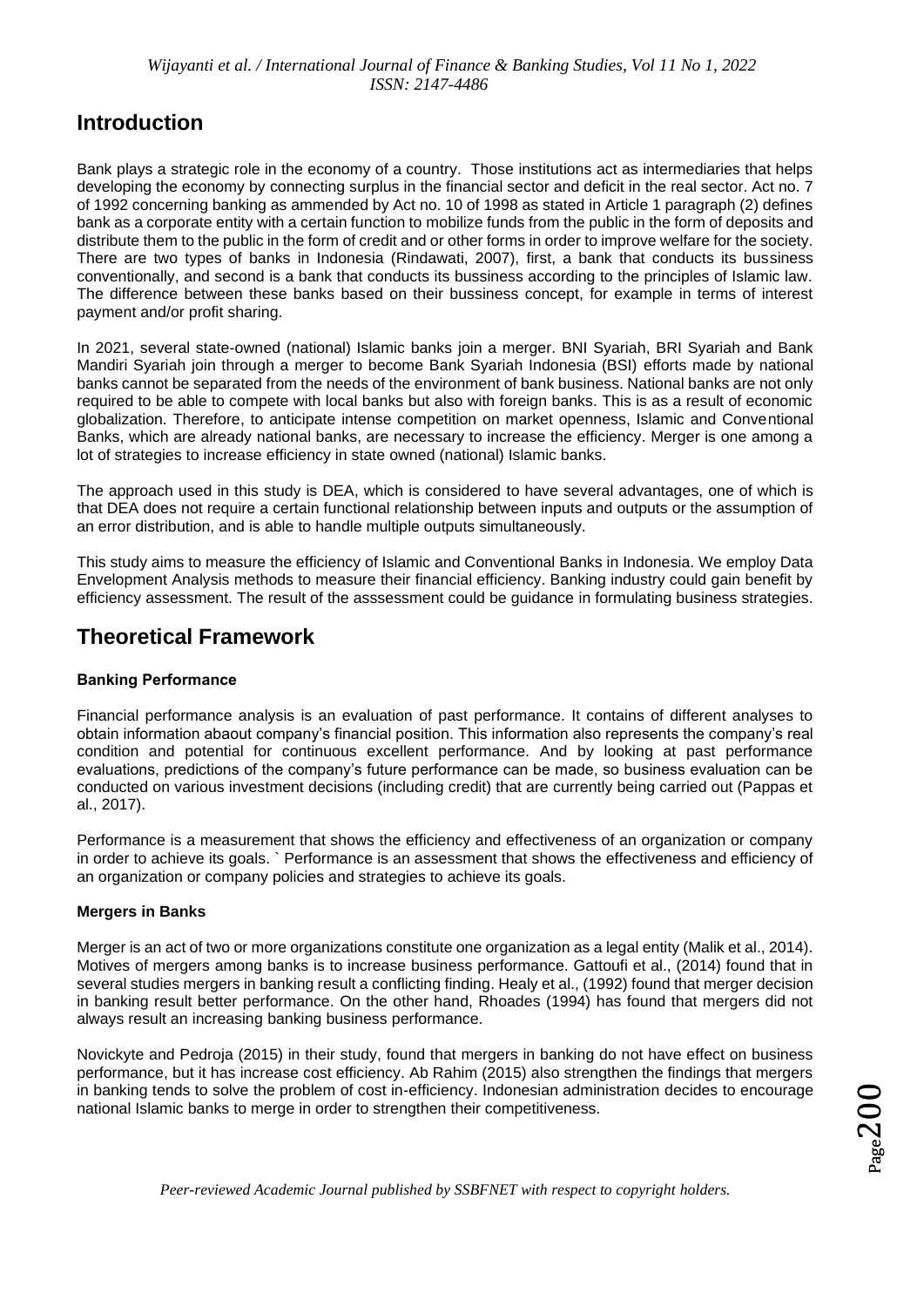#### **The Concept of Data Envelopment Analysis (DEA)**

According to (Siswadi, 2004) DEA is a mathematical programming model to evaluate the relative efficiency in handling the same types of inputs to produce the same types of outputs, in set of a decision-making unit (Decision Making Unit / DMU), where the relationship between the inputs and the outputs of a function is unknown.

DEA was first developed by Farell (1957) which measures the technical efficiency of a single input-output that transforms multiple inputs-outputs. Then, Constant Return to Scale (CRS) method was popularized by Charness, Cooper, and Rhodes (1978), and Variable Return to Scale (VRS) method was further developed by Bunker, Charness, and Cooper (1994). These two methods are popular under the model names CCR and BCC. CCR model was the basic model of DEA, which found in 1978 (Charness, et al, 1978). In the CCR model for each DMU (Decision Making Unit), a virtual input and output is formed whose weighting vi (input) and vr (output) have unknown values.

#### **The Relationship between Input and Output in Efficiency Measurement**

According to (Hadad et al., 2003), there are three different approaches to define the relationship between input and output in the financial activities of a financial organization. Those approaches include parametric and non-parametric methods. They are:

Asset Approach: The asset approach produces outputs in the form of assets. The production of an asset represents the main function of a financial institution, which is to make loans.

Production Approach: The production approach has a basic asumption that financial institutions as producers of deposit and credit accounts, then output is explained as the quantity of capital expenditures on fixed assets and other materials.

Intermediation Approach: The Intermediation approach consider a bank has function as an intermediary, with several activities includes transferring and converting financial assets from surplus to deficit units. The inputs of the process are labor costs, capital, and interest payments on deposits, then the outputs are loans and financial investments. The Intermediation approach views the main function of a financial institution is to make loans.

#### **Efficiency**

Efficiency is an organization's ability to achieve the expected results (outputs) that uses the least number of inputs. Such activity is said to be efficient if the implementation of the activity has achieved the target (output) with a minimum expenditure of (input), so that efficiency can be interpreted as the absence of (Nicholson, 2002). (Mulyadi, 2007) states that efficiency is the accuracy of the way (effort, work) in running something without wasting time, effort, and cost. Efficiency also defines as the ratio between inputs and outputs or costs and profits. According to (Hasibuan, 2005) quoting Emerson's states that efficiency is the best comparison between inputs (inputs) and outputs (results between profits and the sources used), as well as the optimal results achieved with the use of limited resources.

To facilitate the understanding of efficiency, (Sutrisno, 1996) describes effective, efficient, and economical as follows.

- If a goal / objective / program can be achieved within the deadline, regardless of cost, it is said to be effective.
- If with the same cost (input), it could produce a greater result (output), it is said to be efficient.
- If the results (output) can be obtained at a lower cost (input) then it is said to be economical.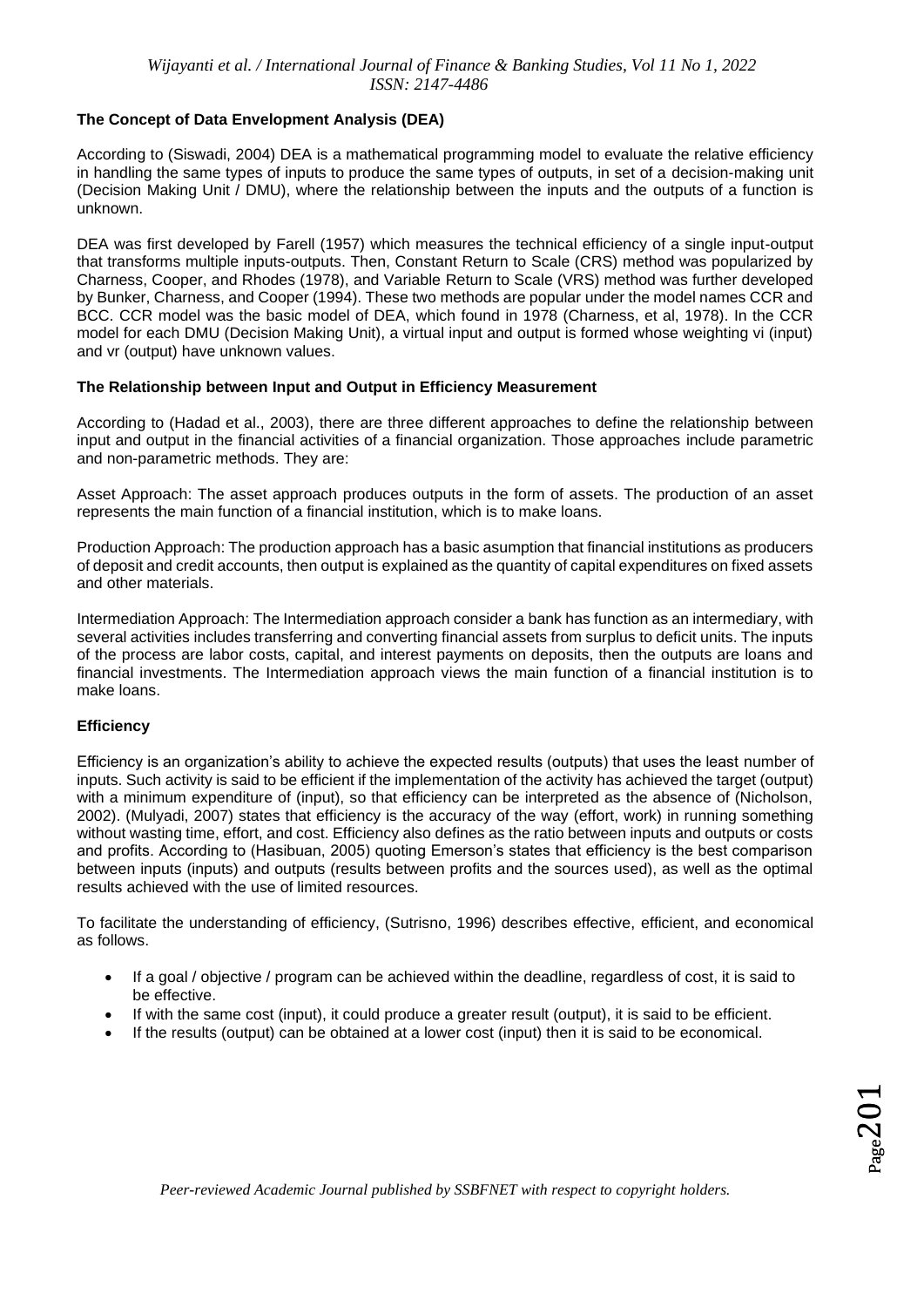# **Research and Methodology**

The researcher conducted an analysis of financial statements to compare the financial performance of commercial banks between Islamic banks and conventional banks in Indonesia in 2019. The data in this study sourced from Islamic and conventional banks financial statements in 2019. This period was chosen because in 2019, Indonesia Ministry of Finance has implement Indonesia's Syariah Financial and Economic Master Plan 2019-2024. In addition, in the 2019 period the Islamic financial market in Indonesia has not been affected by the COVID-19 pandemic, so the characteristics of the data are assumed to be normal. The samples used were 5 Islamic banks and 5 conventional banks that have the highest assets. 5 Islamic banks with the highest assets, namely BSM, BRI Syariah, BNI Syariah, Bank Muamalat and Bank Mega Syariah and 5 Conventional Banks with highest assets including Bank Mandiri, BRI, BNI, BTN and BCA (www.bisnis.com). The data are collected from the website database.

DEA is quantitative analysis based on linear programming approach which could be solved by using software, such as Banxia Frontier Analysis (BFA), Warwick for Data Envelopment Analysis (WDEA), and Konsi Data Envelopment Analysis (Purwanto, 2011). The program that will be used in this study is WDEA. Because WDEA has several advantages, namely the input and output of the results of the efficiency analysis for each DMU can be efficient, there is no limit on the number of DMUs and the number can be more than eight digits while other softwares can only be used under eight digits.

The input data used in this study were deposits, fixed assets and labor costs. Fixed assets and deposits are the results or transactions or events that can be viewes in terms of income. Labor costs can be used for efficiency standards, with the number of workers whether to make the company more efficient or make the company inefficient. The outputs used include total credit or financing and operating income. By looking at the operating income, the bank's ability to generate earnings will be seen. Assuming that a bank that has a high operating income is a successful bank.

The variables used in the Data Envelopment Analysis method were input variables and output variables. The input variables in this study include: 1) Deposits are money from customers placed into banks that are used by banks for certain economic activities and banks guarantee that they will return them in full to customers (Science & Indonesia, 2012). The deposits referred to in this study are funds from the public in the form of savings, current accounts, and time deposits. 2) According to (Sufian & Majid, 2009), fixed assets are assets owned by a company that are obtained in a ready-to-use form or have been built beforehand which are used in the company's operations not intended to be sold and have a useful life of more than one year. Fixed assets referred to in this study are fixed assets minus the accumulated depreciation from the fixed assets. 3) Labor Costs are efforts that are expended by employees in the form of physical or mental efforts to bring a product (Mulyadi, 2007). Labor Cost is a price that is issued as a cost or burden for the use of human labor. The labor costs used in this study are in the form of employee salaries.

Output variables used in this study include Total Credit or financing and Operating Income. 1) Total Credit or financing is a bank's main product that connects surplus and deficit units, the bank's function as an intermediary institution. Total Credit or financing is used by Bank Management to measure the Bank's ability to produce the bank's main product in the form of total credit and financing in an effort to increase profits (operating profit). The total credit or financing used in this study is the result of the calculation of the total credit or financing minus the allowance for credit losses which is the bank's credit or net revenue. 2) Operating income, which is the result of operational activities, namely the sale of products, merchandise or services within a certain period of time which is the main goal of the company which is directly related to the main business carried out by the company concerned (H. Kusnadi, 2000). Operating income used in this study is net interest income and other operating income.

# **Analysis and Discussions**

#### **The Results of Calculation and Analysis of the Efficiency Level of 5 Islamic Banks in 2018**

Based on the results of the calculation of the DEA method assuming CRS (Constant Return to Scale) using DEA Software, it can be seen that the efficiency level of 5 Islamic banks in Indonesia in table 1. The results obtained describe the achievement of efficiency values in each bank.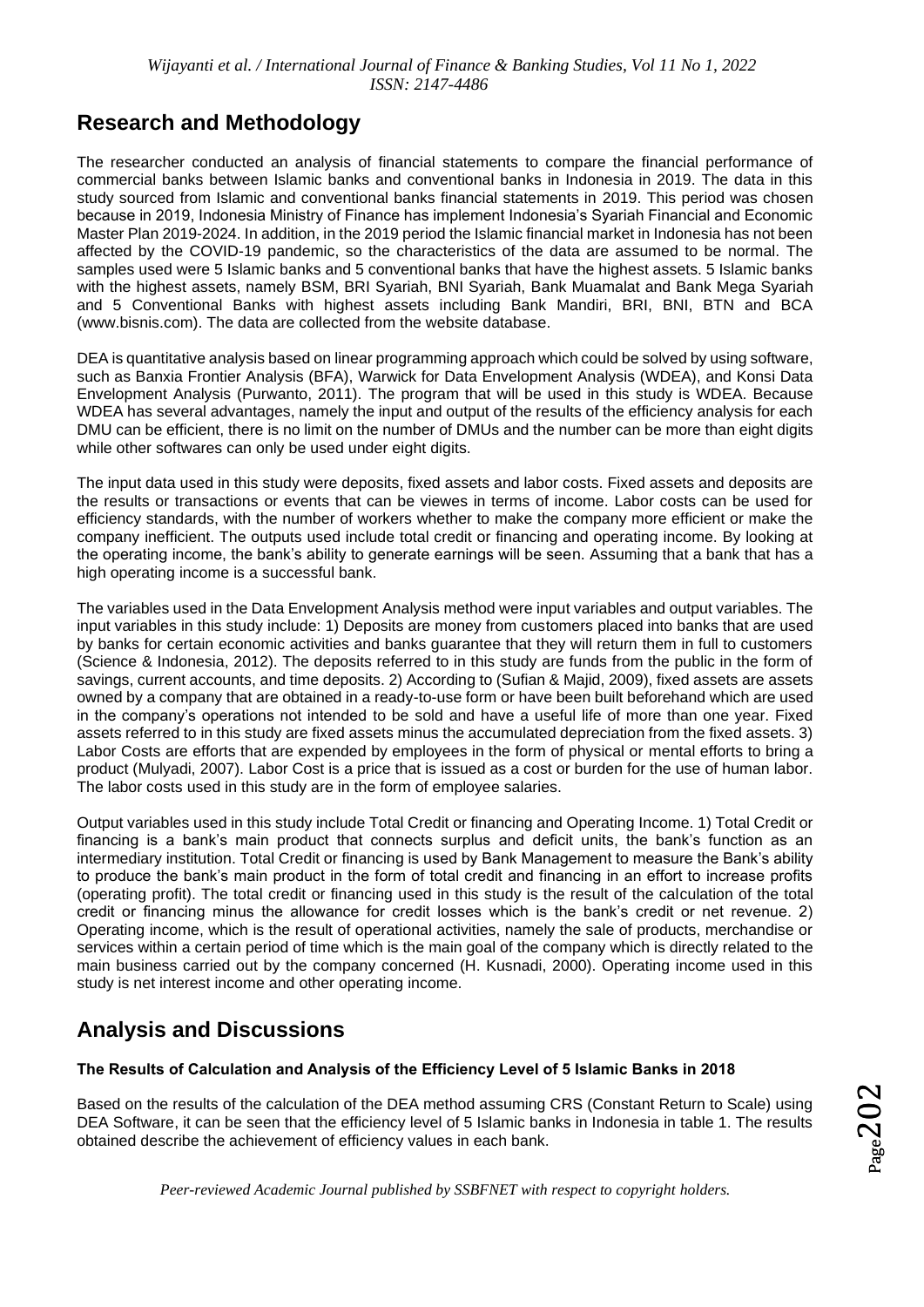|                    | <b>Efficiency</b> | <b>Actual</b>    | <b>Target</b>    | <b>Potential</b>   |  |
|--------------------|-------------------|------------------|------------------|--------------------|--|
| <b>Bank Name</b>   | Level             | (in IDR Million) | (in IDR million) | <i>Improvement</i> |  |
|                    | (in percent)      |                  |                  | (in percent)       |  |
| <b>BSM</b>         |                   |                  |                  |                    |  |
| Deposit            |                   | 87.464.524       | 79.555.428,8     | 9                  |  |
| <b>Fixed Asset</b> |                   | 984.630          | 895.593,5        | 9                  |  |
| Labor Cost         | 90,96             | 1.805.975        | 1.642.667,3      | 9                  |  |
| Financing          |                   | 65.754.475       | 65.754.475       | $\pmb{0}$          |  |
| Reevenue           |                   | 6.155.934        | 6.155.934        | $\mathbf 0$        |  |
| Mega Syariah       |                   |                  |                  |                    |  |
| p/Deposit          |                   | 5.723.205        | 5.502.678,4      | 3,9                |  |
| <b>Fixed Asset</b> |                   | 336.923          | 219.125,7        | 35                 |  |
| Labor Cost         | 96.15             | 147.619          | 125.997,6        | 14,6               |  |
| Financing          |                   | 5.178.619        | 5.178.619        | 0                  |  |
| Revenue            |                   | 580.182          | 580.182          | 0                  |  |
| <b>Muamalat</b>    |                   |                  |                  |                    |  |
| Deposit            |                   | 45.635.573       | 32.315.446,9     | 29,2               |  |
| <b>Fixed Asset</b> |                   | 1.314.861        | 931.078,9        | 29,2               |  |
| Labor Cost         | 70.81             | 845.632          | 437.751,3        | 48,2               |  |
| Financing          |                   | 32.990.314       | 32.990.314       | 0                  |  |
| Revenue            |                   | 1.406.372        | 2.152.984,4      | 53,1               |  |

**Table 1:** Actual Value, Target, and Potential Improvement of Input-Output for Inefficient Islamic Banks in 2019

#### **Source:** Processed Data (DEA Output)

An inefficient bank is caused because the bank has not maximized its inputs and outputs. This means that the input and output values achieved by inefficient banks have not been able to achieve the actual target (Shahid et al., 2010). Seen from Table 1, the three banks including BSM, Mega Syariah and Mumalat have not reached their targets, namely the input of Deposits, Fixed Assets and Labor cost, while bank whose output has not reached its target is Muamalat bank, namely the income output.

Based on the research findings on the efficiency level of Islamic banks in 2018, there were three banks that experienced inefficiency, namely BSM, Bank Muamalat and Bank Mega Syariah. Table 1 shows the inputs and outputs that cause inefficiency in each Islamic bank. The table shows the actual value, target, and potential improvement. The actual value is the input-output value used, the target is the expected achievement to achieve the relative efficiency level, and the potential improvement is the percentage of the expected increase.

#### **The Results of Calculation and Analysis of the Efficiency Level of 5 Conventional Banks in 2019**

Based on the results of calculations using the DEA method, the efficiency level of 5 conventional banks in Indonesia can be seen in table 1. The results obtained describe the level of achievement of efficiency values in each bank.

**Table 2:** The Efficiency Level of 5 Conventional Banks in Indonesia in 2019 (in percent)

| <b>Bank Name</b> | <b>Efficiency</b> |
|------------------|-------------------|
| <b>Mandiri</b>   | 100               |
| BRI              | 100               |
| <b>BCA</b>       | 100               |
| <b>BNI</b>       | 93.95             |
| BTN              | 100               |

Source: Processed Data (DEA)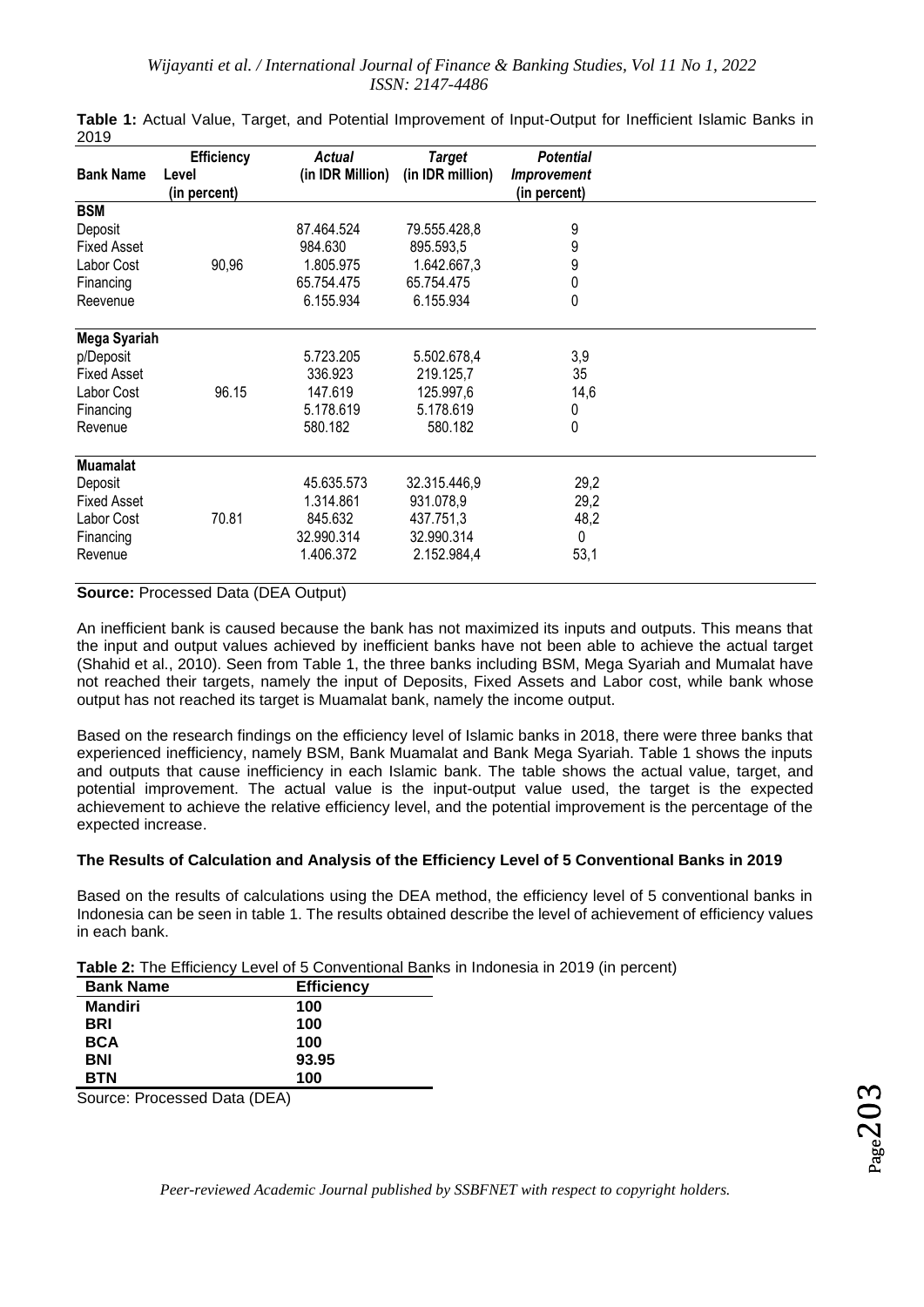| <b>Bank Name</b>   | Efficiency<br>Level<br>(in percent) | Actual<br>(in IDR Million) | Target<br>(in IDR million) | <b>Potential</b><br><i>Improvement</i><br>(in percent) |  |
|--------------------|-------------------------------------|----------------------------|----------------------------|--------------------------------------------------------|--|
| <b>BNI</b>         |                                     |                            |                            |                                                        |  |
| Deposit            |                                     | 552.172.202                | 518.768.441,1              | 6                                                      |  |
| <b>Fixed Asset</b> |                                     | 26.126.508                 | 17.847.048,8               | 31.7                                                   |  |
| Labor Cost         | 93,95                               | 9.518.738                  | 8.942.900,2                | 6                                                      |  |
| Financing          |                                     | 497.886.888                | 497.886.888                |                                                        |  |
| Revenue            |                                     | 44.499.427                 | 44.499.427                 |                                                        |  |

**Table 3:** Actual Value, Target and Potential Improvement of Input-Output for Inefficient Conventional Banks in 2018

**Source:** processed data (DEA Output)

Table 3 shows that Bank Negara Indonesia (BNI) has not been able to produce inputs optimally which includes Deposit, Fixed Assets and Labor cost. The total input for deposits is 552,172,202 million and Fixed Assets is 26,126,508 million even though the target to be achieved is 518,768 .441.1 million (Deposits) and 17,847,048.8 million (Fixed Assets). Thus, the improvement of input efficiency that must be done is 6 percent for deposits and 31.7 percent for fixed assets. While the number of BNI inputs is 9,518,738 million for Labor cost, even though the input target is 8,942,900.2. Thus, the input efficiency improvement that must be done is 6 percent for labor cost input.

### **Discussion**

The research findings show that there are inefficiency in several conventional and Islamic banks. This condition occurs due to the less-than-optimal use of inputs and outputs by both conventional and Islamic banks. Inefficiency occurs in the input variables (deposits, fixed assets, and labor costs) and the output variables (credit or financing and operating income).

Sutawijaya, A. And Lestari, (2009) states that the measurement of technical efficiency tends to be limited only to technical and operational relationships in the process of converting inputs to outputs. This means that to improve technical efficiency, it is only necessary to use internal micro policies, namely by controlling and allocating resources optimally.

First, inefficiency that occurs in the use of deposit inputs by Islamic banks and conventional banks is seen from the number of deposits that are greater than the target. This shows that its role as input is not optimal to produce output. This method is done by increasing the amount of lending or financing, for example productive credit and trade credit for conventional banks as well as mudharabah, ijarah and istishna financing for Islamic banks. Another way is to increase administrative costs on deposit funds, such as deposits and time deposits so that the bank's income will be better. The increase in administrative costs must be followed by an increase in the quality of bank services to customers so that banks remain competitive.

Second, inefficiency of fixed asset input occurs because the number of fixed assets exceeds the predetermined target. Fixed assets are assets owned by a company that are obtained in a ready-to-use form or have been built beforehand which are used in the company's operations not intended to be sold and have a useful life of more than one year. Purchases of fixed assets must be in accordance with their needs and can be used optimally in order to make a positive contribution to bank income.

Third, inefficiency of input labor costs occurs because the labor costs incurred are greater than required. The amount of labor costs incurred is due to the large number of workers used. Islamic banks and conventional banks have the same problem in terms of employment, namely the increase in the number of workers is not balanced with adequate skills, causing bank productivity to decrease (Sutawijaya, A. Dan Lestari, 2009). This condition is in line with the theory of law of diminishing marginal return, namely that an increase in labor actually causes a marginal decrease in labor. The suggested policy is the existence of internal bank control system using the contract system for its employees (Sutawijaya, A. Dan Lestari, 2009). The Bank can reduce its workforce if the Bank feels that the employee does not have adequate skills by terminating the employees. The other way that can be done is by collaborating with universities to be able to provide quality human resources. Cooperation with universities should be carried out optimally and supported by the number of human resources who understand banking.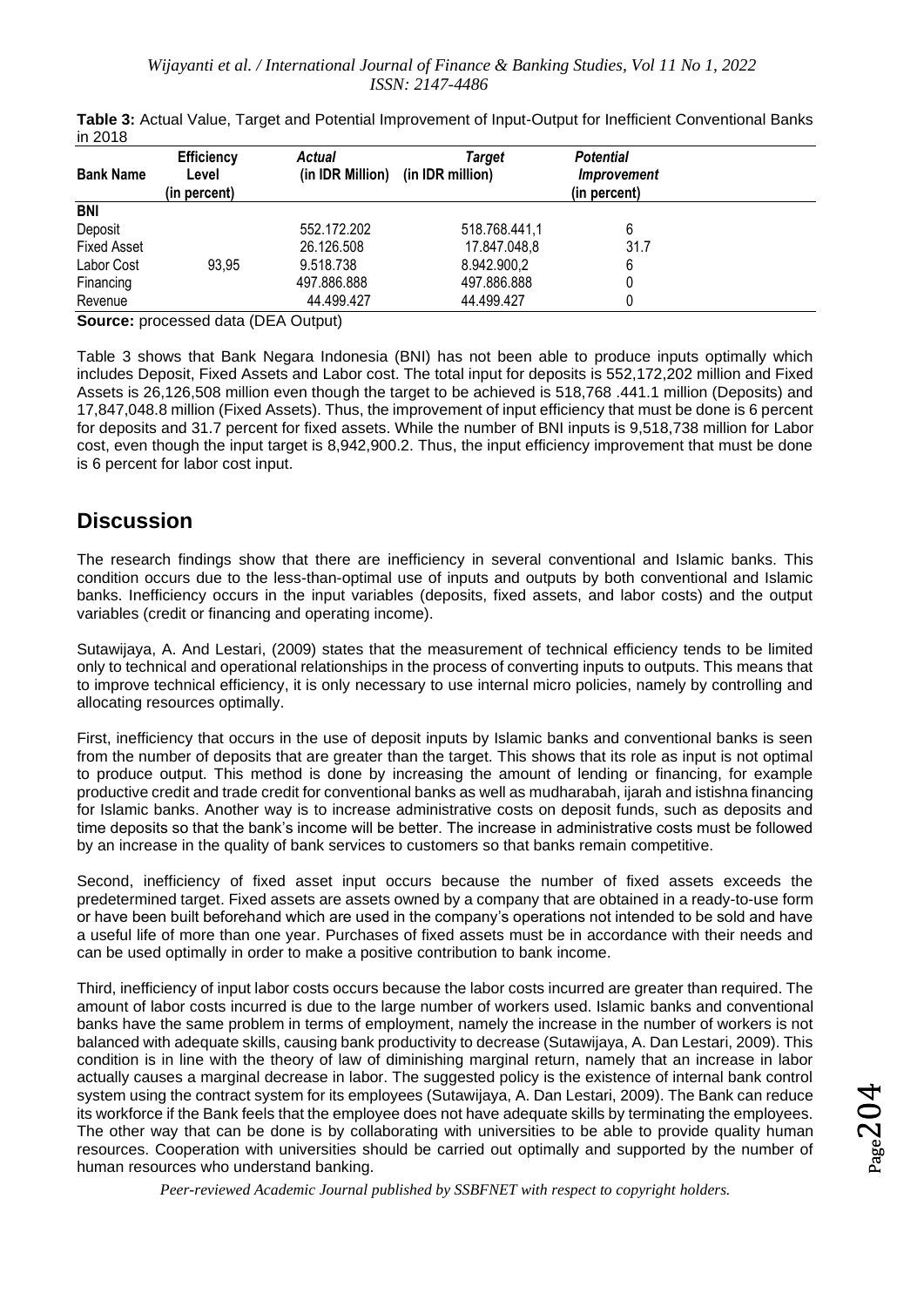#### *Wijayanti et al. / International Journal of Finance & Banking Studies, Vol 11 No 1, 2022 ISSN: 2147-4486*

Inefficiencies that occur in output include credit or financing and operating income. First, inefficiency occurs because the amount of credit or financing is smaller than the predetermined target. This inefficiency occurs because the bank applies the principle of prudence in making decisions before providing credit or financing. However, it is good that the bank's prudential principle does not hinder the predetermined target. Effort is being made to increase efficiency by maintaining the principle of prudence in making decisions without affecting the predetermined targets by means of escorting and supervising the provision of credit or financing. Another effort conducted is by lowering credit interest rates for productive loans with the aim of increasing the number of applications for credit or financing by the public, either individuals or business entities, so that credit or financing targets are met and can contribute to economic development.

Inefficiency that occurs in the second output is operating income. This occurs because the amount of operating income has not been met the specified target. Improvement efforts that can be made in several ways including, first, by increasing credit or financing, product innovation, increasing service costs related to deposit inputs, including e-channels, administration fees, safe deposit boxes and others. These efforts are expected to increase interest income/profit sharing and operating income. Second, the use of fixed assets is expected to be used optimally so that the bank's operating income is also expected to increase. Third, improvement in the quality of human resources is carried out to increase operating income, this is related to work productivity to produce maximum output.

In this study, conventional banks are still dominant compared to Islamic banks, seen from the number of deposits, fixed assets and labor costs which are higher than Islamic banks. With the better performance of Islamic banks, it will affect public trust and it is expected to increase the number of deposits and assets owned, so that Islamic banks are able to compete with conventional banks that existed first. This findings strengthen the decision of mergers among national or state owned Islamic banks in Indonesia.

# **Conclusions**

The research findings show that there are several conventional banks and Islamic banks that experience inefficiency. This inefficiency is due to the less than optimal use of inputs and outputs by both conventional and Islamic banks. Inefficiency occurs in the input variables (deposits, fixed assets, and labor costs) and the output variables (credit or financing and operating income).

10 banks that became the research sample (5 conventional banks and 5 Islamic banks), there were only three banks that always achieved a 100% technical efficiency level during 2019, consisting of one conventional bank and three Islamic banks, namely Bank BNI for conventional banks, and Bank Muamalat, Bank Mega Syariah and BSM for Islamic banks. Meanwhile, 6 other banks experienced efficiency conditions, namely Bank Mandiri, Bank Rakyat Indonesia (BRI), Bank Central Asia (BCA), Bank Tabungan Negara, BRI Syariah, and BNI Syariah.

The inefficiency of the 4 banks occurs in all input variables (deposits, assets, and labor costs) and output variables (financing and revenue). Almost every bank experienced the inefficiency of deposit input. Meanwhile, the input of assets and labor costs was only experienced by a few banks. This indicates the use of excessive input and is not on target. On the output side, financing and revenue inefficiencies occur in several banks that experience inefficiency every year. This indicates that the output produced is still not optimal and has not reached the predetermined target.

Banking efficiency is an important indicator to measure the performance of the bank. The more efficient a bank is, the better the bank will be in managing inputs optimally and producing maximum output. It is expected that parties related to conventional banks and Islamic banks will continue to improve their efficiency in order to be able to compete in the rapidly growing national banking world.

This study gives insight to policy maker in Indonesia, that state owned or national Islamic banks in Indonesia is still suffers in-efficiency in their operations. One of the bank that included in merger, Bank Syariah Mandiri could not reach its actual target, while the other two BNI Syariah and BRI Syariah are efficient. Based on this result, state owned or national Islamic banks mergers to become Bank Syariah Indonesia is a right and strategic decision.